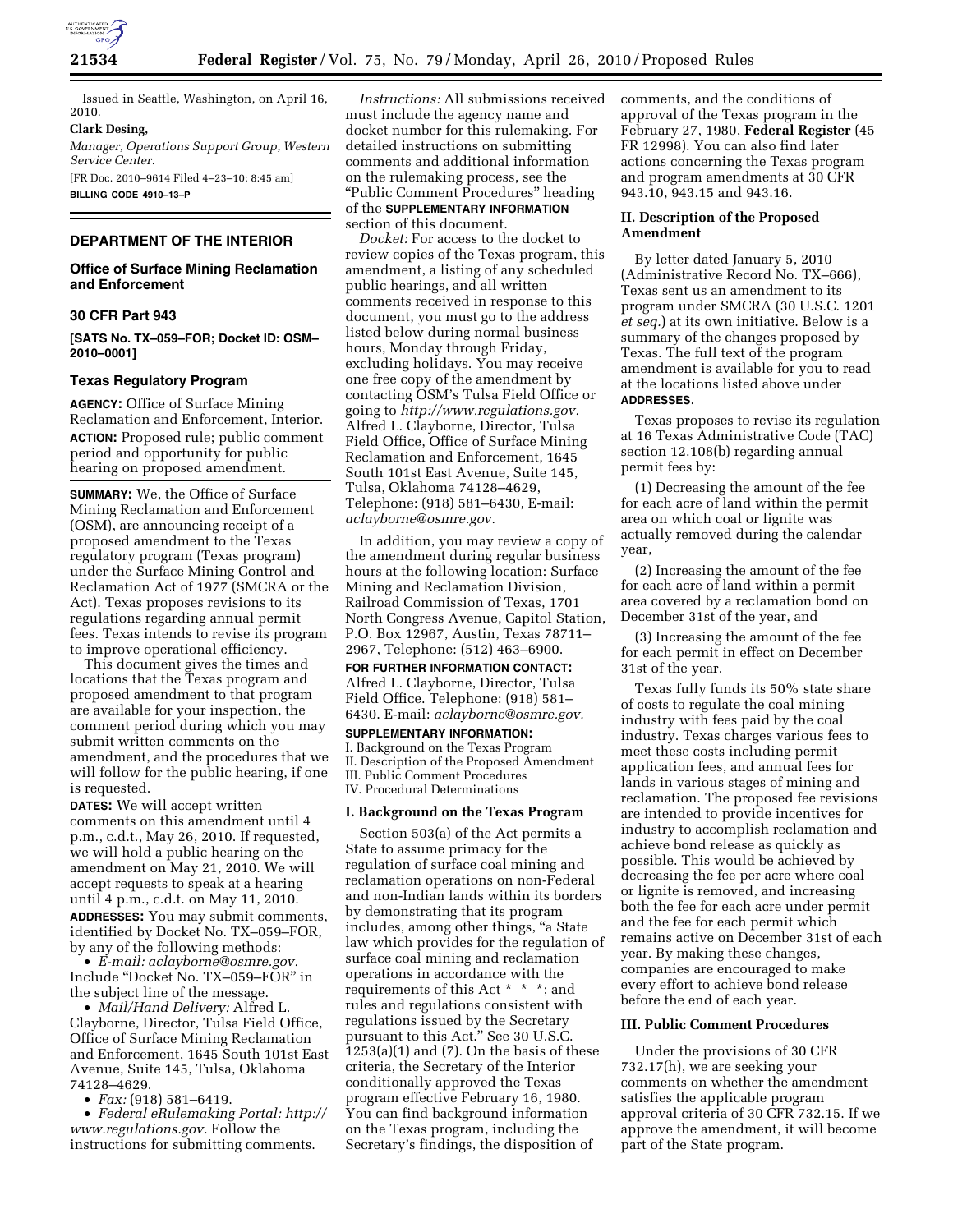#### *Electronic or Written Comments*

If you submit written comments, they should be specific, confined to issues pertinent to the proposed regulations, and explain the reason for any recommended change(s). We appreciate any and all comments, but those most useful and likely to influence decisions on the final regulations will be those that either involve personal experience or include citations to and analyses of SMCRA, its legislative history, its implementing regulations, case law, other pertinent State or Federal laws or regulations, technical literature, or other relevant publications.

We cannot ensure that comments received after the close of the comment period (*see* **DATES**) or sent to an address other than those listed (*see* **ADDRESSES**) will be included in the docket for this rulemaking and considered.

#### *Public Availability of Comments*

Before including your address, phone number, e-mail address, or other personal identifying information in your comment, you should be aware that your entire comment—including your personal identifying information—may be made publicly available at any time. While you can ask us in your comment to withhold your personal identifying information from public review, we cannot guarantee that we will be able to do so.

### *Public Hearing*

If you wish to speak at the public hearing, contact the person listed under **FOR FURTHER INFORMATION CONTACT** by 4 p.m., c.d.t. on May 11, 2010. If you are disabled and need reasonable accommodations to attend a public hearing, contact the person listed under **FOR FURTHER INFORMATION CONTACT.** We will arrange the location and time of the hearing with those persons requesting the hearing. If no one requests an opportunity to speak, we will not hold a hearing.

To assist the transcriber and ensure an accurate record, we request, if possible, that each person who speaks at the public hearing provide us with a written copy of his or her comments. The public hearing will continue on the specified date until everyone scheduled to speak has been given an opportunity to be heard. If you are in the audience and have not been scheduled to speak and wish to do so, you will be allowed to speak after those who have been scheduled. We will end the hearing after everyone scheduled to speak and others present in the audience who wish to speak have been heard.

### *Public Meeting*

If only one person requests an opportunity to speak, we may hold a public meeting rather than a public hearing. If you wish to meet with us to discuss the amendment, please request a meeting by contacting the person listed under **FOR FURTHER INFORMATION CONTACT.** All such meetings are open to the public and, if possible, we will post notices of meetings at the locations listed under **ADDRESSES.** We will make a written summary of each meeting a part of the administrative record.

### **IV. Procedural Determinations**

#### *Executive Order 12630—Takings*

This rule does not have takings implications. This determination is based on the analysis performed for the counterpart Federal regulation.

# *Executive Order 12866—Regulatory Planning and Review*

This rule is exempted from review by the Office of Management and Budget (OMB) under Executive Order 12866.

# *Executive Order 12988—Civil Justice Reform*

The Department of the Interior has conducted the reviews required by section 3 of Executive Order 12988 and has determined that this rule meets the applicable standards of subsections (a) and (b) of that section. However, these standards are not applicable to the actual language of State regulatory programs and program amendments because each program is drafted and promulgated by a specific State, not by OSM. Under sections 503 and 505 of SMCRA (30 U.S.C. 1253 and 1255) and the Federal regulations at 30 CFR 730.11, 732.15, and 732.17(h)(10), decisions on proposed State regulatory programs and program amendments submitted by the States must be based solely on a determination of whether the submittal is consistent with SMCRA and its implementing Federal regulations and whether the other requirements of 30 CFR Parts 730, 731, and 732 have been met.

### *Executive Order 13132—Federalism*

This rule does not have Federalism implications. SMCRA delineates the roles of the Federal and State governments with regard to the regulation of surface coal mining and reclamation operations. One of the purposes of SMCRA is to "establish a nationwide program to protect society and the environment from the adverse effects of surface coal mining operations.'' Section 503(a)(1) of SMCRA requires that State laws regulating

surface coal mining and reclamation operations be ''in accordance with'' the requirements of SMCRA, and section 503(a)(7) requires that State programs contain rules and regulations "consistent with" regulations issued by the Secretary pursuant to SMCRA.

## *Executive Order 13175—Consultation and Coordination With Indian Tribal Governments*

In accordance with Executive Order 13175, we have evaluated the potential effects of this rule on Federallyrecognized Indian tribes and have determined that the rule does not have substantial direct effects on one or more Indian tribes, on the relationship between the Federal Government and Indian tribes, or on the distribution of power and responsibilities between the Federal Government and Indian tribes. The basis for this determination is that our decision is on a State regulatory program and does not involve Federal regulations involving Indian lands.

# *Executive Order 13211—Regulations That Significantly Affect The Supply, Distribution, or Use of Energy*

On May 18, 2001, the President issued Executive Order 13211 which requires agencies to prepare a Statement of Energy Effects for a rule that is (1) considered significant under Executive Order 12866, and (2) likely to have a significant adverse effect on the supply, distribution, or use of energy. Because this rule is exempt from review under Executive Order 12866 and is not expected to have a significant adverse effect on the supply, distribution, or use of energy, a Statement of Energy Effects is not required.

#### *National Environmental Policy Act*

This rule does not require an environmental impact statement because section 702(d) of SMCRA (30 U.S.C. 1292(d)) provides that agency decisions on proposed State regulatory program provisions do not constitute major Federal actions within the meaning of section 102(2)(C) of the National Environmental Policy Act (42 U.S.C. 4332(2)(C)).

#### *Paperwork Reduction Act*

This rule does not contain information collection requirements that require approval by OMB under the Paperwork Reduction Act (44 U.S.C. 3507 *et seq*.).

# *Regulatory Flexibility Act*

The Department of the Interior certifies that this rule will not have a significant economic impact on a substantial number of small entities